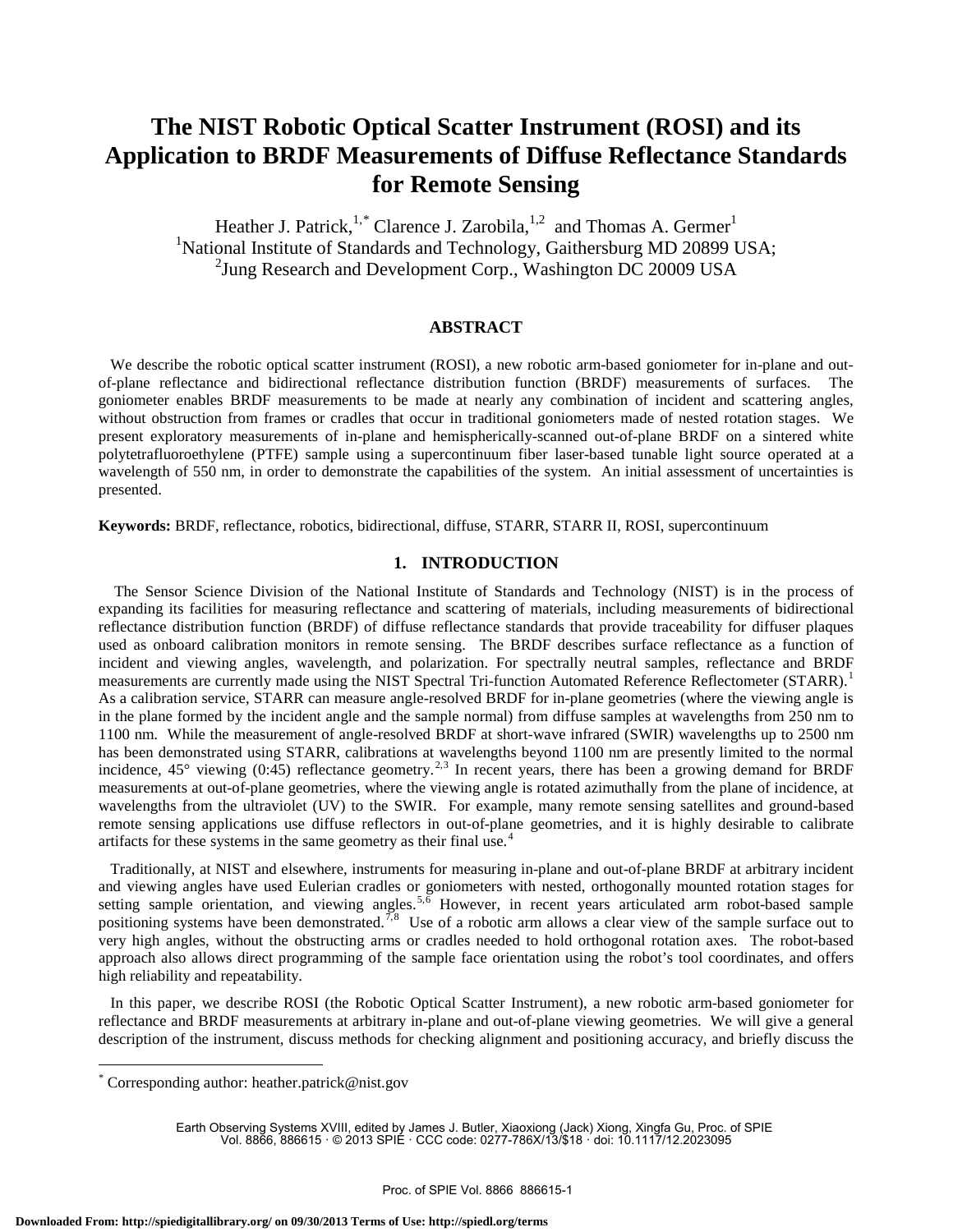optical specifications of the source and receiver being used in the system, which has been described in detail elsewhere.<sup>9,10</sup> Finally, we show the capabilities of the instrument by demonstrating in-plane and hemisphericallyscanned BRDF measurements on a sintered PTFE sample. A preliminary assessment of uncertainties for these measurements is also given.

## **2. SYSTEM DESCRIPTION**

#### **2.1 BRDF Measurement Principle**

 ROSI uses the same BRDF measurement principle that is currently used in STARR. The near-collimated beam from the light source, with incident flux  $\Phi_i$ , illuminates the sample at a selectable polar angle of incidence,  $\theta_i$ , and azimuthal angle,  $\phi_i$ , and a receiver collects the scattered flux  $\Phi_r$  within a solid angle  $\Omega$  at polar and azimuthal scattering angles  $\theta_r$ and  $\phi_r$ . Figure 1 shows the coordinate system with the conventions for  $\theta_i$ ,  $\phi_i$ ,  $\theta_r$  and  $\phi_r$ . The BRDF  $f_r$  is given by

$$
f_{\rm r}(\theta_{\rm i}, \phi_{\rm i}, \theta_{\rm r}, \lambda, \sigma) = \frac{\Phi_{\rm r}}{\Phi_{\rm i} \Omega \cos \theta_{\rm r}}\tag{1}
$$

where the dependence upon wavelength  $\lambda$  and source polarization  $\sigma$  have been shown along with the angular dependence. The units of BRDF are inverse steradian (sr<sup>-1</sup>). The receiver has a precision aperture of area *A*, whose center is located a distance *D* from the center of the illuminated area on the sample. In the limit of small illuminated area and aperture and large distance, the solid angle of collection is given by

$$
\Omega = \frac{A}{D^2}.\tag{2}
$$

 $\Omega = \frac{N}{D^2}$ . (2)<br>The solid angle in fact varies slightly depending upon illumination and viewing geometry, which is discussed in detail in Ref. 10, and a correction factor is applied when calculating BRDF. Section 5 below will discuss the contribution of illumination area and projected solid angle effects to the uncertainty of our results.



Figure 1: An illustration of the angles used to describe BRDF measurement geometries, where the direction of the beam source and receiver are specified with azimuthal and polar angles in the coordinate frame of the sample surface.

#### **2.2 Goniometer Description**

<u>.</u>

 Figure 2 shows a photo of ROSI, and Table 1 summarizes its features. ROSI employs an industrial 6-axis robotic arm (Staubli  $TX60^{\dagger}$ ) for rotation and translation of the sample, and a receiver mounted on an arm connected to a rotation stage that moves the receiver about the central sample position. The robot is programmed such that the area of interest on the sample face is held at the goniometer center, which is defined by the intersection of the incident light beam and

<sup>†</sup> Certain commercial equipment, instruments, software, or materials are identified in this paper to specify the experimental procedure adequately. Such identification is not intended to imply recommendation or endorsement by the National Institute of Standards and Technology, nor is it intended to imply that the materials or equipment identified are necessarily the best available for the purpose.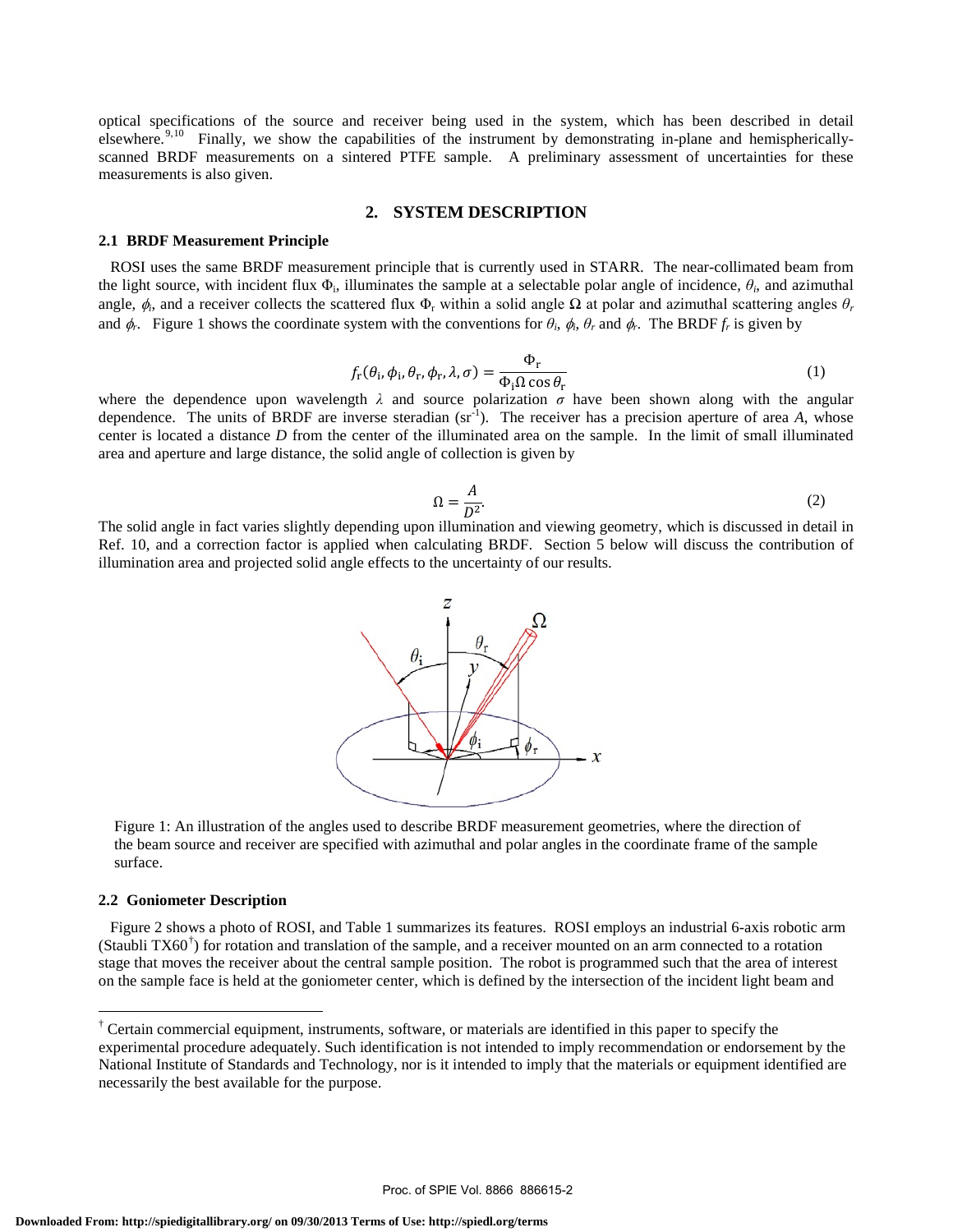the robot J1 (waist) rotation axis. The robot and detector arm rotation stage are aligned such that the axis of rotation of the receiver arm is aligned with J1. In this way, a constant distance  $(D \text{ in Eq. 1})$  is maintained between the center of the illuminated area of the sample and the center of the precision aperture of the receiver. The receiver arm is supported by an air bearing that rides on the ground surface of the system table to increase the receiver arm payload and stiffness. For measurements of incident power, the robot moves the sample clear of the incident beam, and the receiver is rotated behind the sample position (to the right in Figure 2). All motion is automated by a LabVIEW program that we are in the process of integrating with our existing LabVIEW controls for the light source and detector electronics.



Figure 2: The Robotic Optical Scatter Instrument (ROSI) positioned for an out-of-plane scattering measurement of a white diffuse sample. Only the robotic arm sample holder and receiver are shown. The light source is on the optical table to the left and is not visible in the photo, although the illuminated area can be seen on the center of the sample.

 Samples are held using an integrated vacuum chuck or mechanically attached to the sample holder. This allows most samples to be held by the back face, so that the receiver view of the front of the sample is unobstructed and the sample face does not need to be touched. The thickness of the sample is input to the robot software to bring the sample face to the goniometer center. Wedged samples can also be accommodated in software, provided the direction of the wedge is known. Alternatively, samples which require mounting from the front face can be provided with an adapter that then mounts to the sample holder.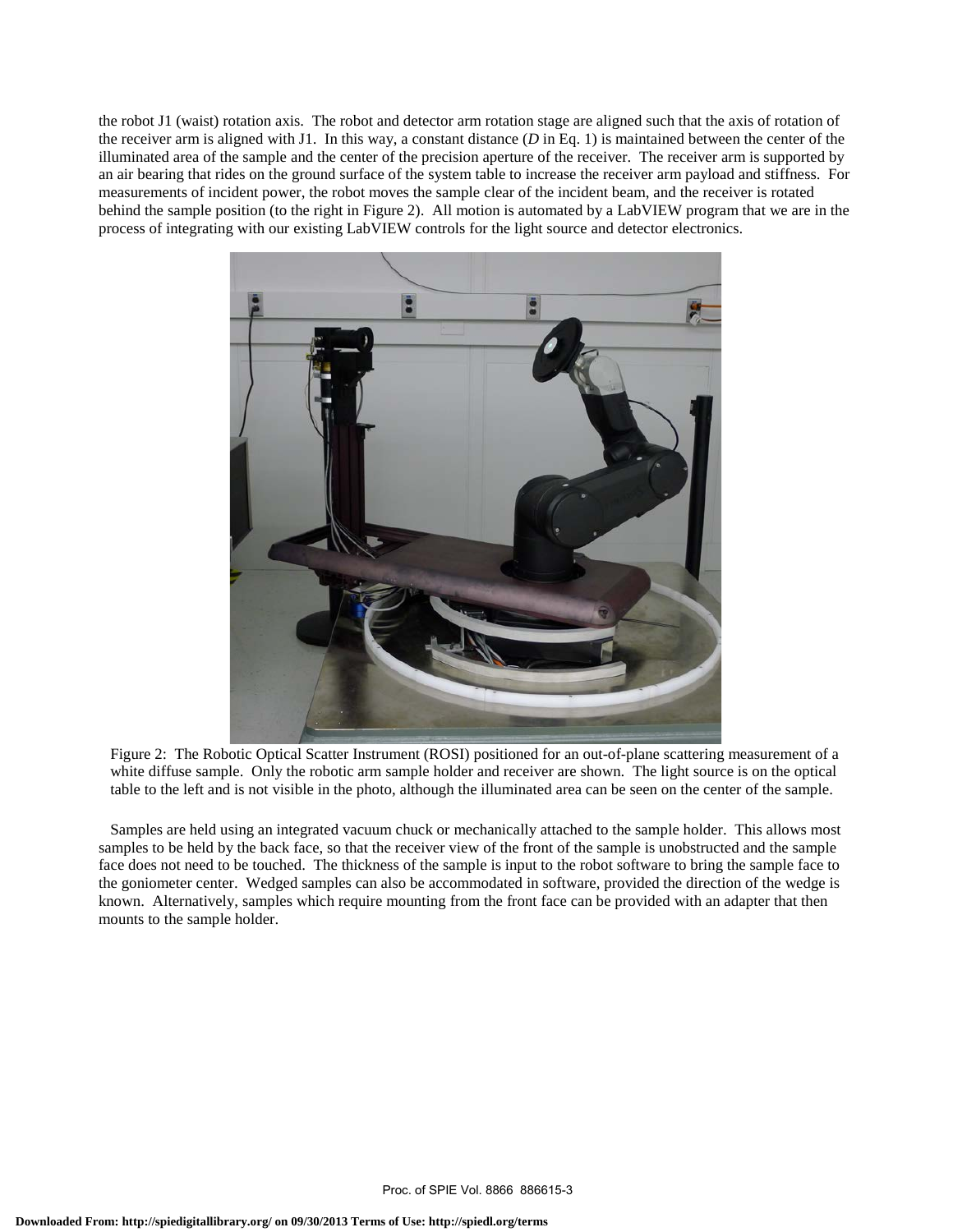| <b>Goniometer Specifications</b> |                                                                                                                           |                                         |  |
|----------------------------------|---------------------------------------------------------------------------------------------------------------------------|-----------------------------------------|--|
| <b>Parameter</b>                 | Specification                                                                                                             | <b>Notes</b>                            |  |
| Robot Type                       | <b>Articulated Arm</b>                                                                                                    | $\pm$ 0.02 mm positioning               |  |
|                                  |                                                                                                                           | repeatability                           |  |
| Number of Axes                   | 6                                                                                                                         | Enables full hemispherical              |  |
|                                  |                                                                                                                           | scanning                                |  |
| Sample size                      | Up to 12" square                                                                                                          | Thickness $0'' - 1''$ , (nominal range, |  |
|                                  |                                                                                                                           | thicker samples considered)             |  |
| Sample Payload                   | 3.5 kg nominal; 9 kg max                                                                                                  | Including sample holder                 |  |
| Sample Attachment                | Vacuum chuck or mechanical                                                                                                | Rear or front mount (with adapter)      |  |
| Sample Translation               | $\pm$ 75 mm from center                                                                                                   | Depending upon size                     |  |
| <b>Receiver Arm Rotation</b>     | 360° about robot                                                                                                          |                                         |  |
| Receiver Arm Payload             | $7$ kg                                                                                                                    |                                         |  |
| <b>Nominal Receiver Distance</b> | 640 mm                                                                                                                    |                                         |  |
| <b>Optical Specifications</b>    |                                                                                                                           |                                         |  |
| Parameter                        | Specification                                                                                                             | <b>Notes</b>                            |  |
| <b>Measurement Types</b>         | Reflectance, BRDF                                                                                                         | In-plane, out-of-plane                  |  |
| Source type                      | Supercontinuum/monochromator                                                                                              | Other lasers available                  |  |
|                                  |                                                                                                                           |                                         |  |
| Wavelengths                      | $500 \text{ nm} - 2450 \text{ nm}$ tunable                                                                                | For supercontinuum source,              |  |
|                                  |                                                                                                                           | expansion to 250 nm plannned            |  |
| Wavelength resolution            | $10 \text{ nm}$                                                                                                           |                                         |  |
| <b>Incident Beam Diameter</b>    | 1 cm                                                                                                                      | Supercontinuum at normal                |  |
|                                  |                                                                                                                           | incidence                               |  |
| Polarization                     | Linear incident                                                                                                           | Rotatable                               |  |
| Detector types                   | Si, Extended InGaAs                                                                                                       | Simultaneously operable, located        |  |
|                                  |                                                                                                                           | on both the receiver and monitor        |  |
| Solid Angle of Collection        | $0.0028$ sr                                                                                                               | Subtends about 3.8°                     |  |
| Incident angle                   |                                                                                                                           | Based on 1 cm incident beam             |  |
| Reflection angle                 | $\theta_i = 0^\circ - 80^\circ$ , $\phi_i = 0^\circ - 360^\circ$<br>$\theta_r = 0^\circ$ - 90°, $\phi_r = 0^\circ$ - 360° | Full hemispherical scanning,            |  |

Table 1: Features of ROSI

## **2.3 Optical Description**

 The current light source for ROSI is shown in Figure 3 and has been discussed in detail in Refs. 9 and 10. Its features are also summarized in Table 1. The source consists of a supercontinuum fiber laser with continuous broadband output from below 500 nm to 2450 nm, coupled to a monochromator using an off-axis parabola (OAP) to collimate the fiber output, followed by two translatable lenses L1 and L2, and an order-sorting filter wheel, FW. At the monochromator output, a fused-silica diffuser (DIFF) precedes a round aperture (AP) 500 μm in diameter. The output from the aperture is quasi-monochromatic light of about 10 nm bandwidth that is tunable from 500 nm to 2450 nm.

 After the monochromator, a lens (L3) images the aperture to the sample, resulting in a 1-cm diameter circular illumination area at the sample plane when the sample is at normal incidence. Mirrors (M) enable alignment of the source to the goniometer, and automated translation of L3 ensures that the illumination area remains in focus over the broad wavelength range of the source. A chopper (CH) operating at 75 Hz allows lock-in detection of incident and scattered/reflected light during measurements. We control the polarization of the light delivered to the goniometer using a half-wave plate (HWP) and linear polarizer (POL) such that linearly polarized light with a selectable rotation angle is delivered to the sample. The half-wave plate is used primarily for wavelengths between 1800 nm and 2450 nm. While the light from the monochromator is not strongly polarized at wavelengths below 1800 nm, at the longest wavelengths the source is more strongly polarized,<sup>10</sup> and the half-wave plate serves to rotate the plane of polarization to better match that of the linear polarizer angle. Finally a pick-off window (WIN) reflects a small portion of the source output and directs it to a power monitor that consists of a lens, integrating sphere, and silicon and extended InGaAs detectors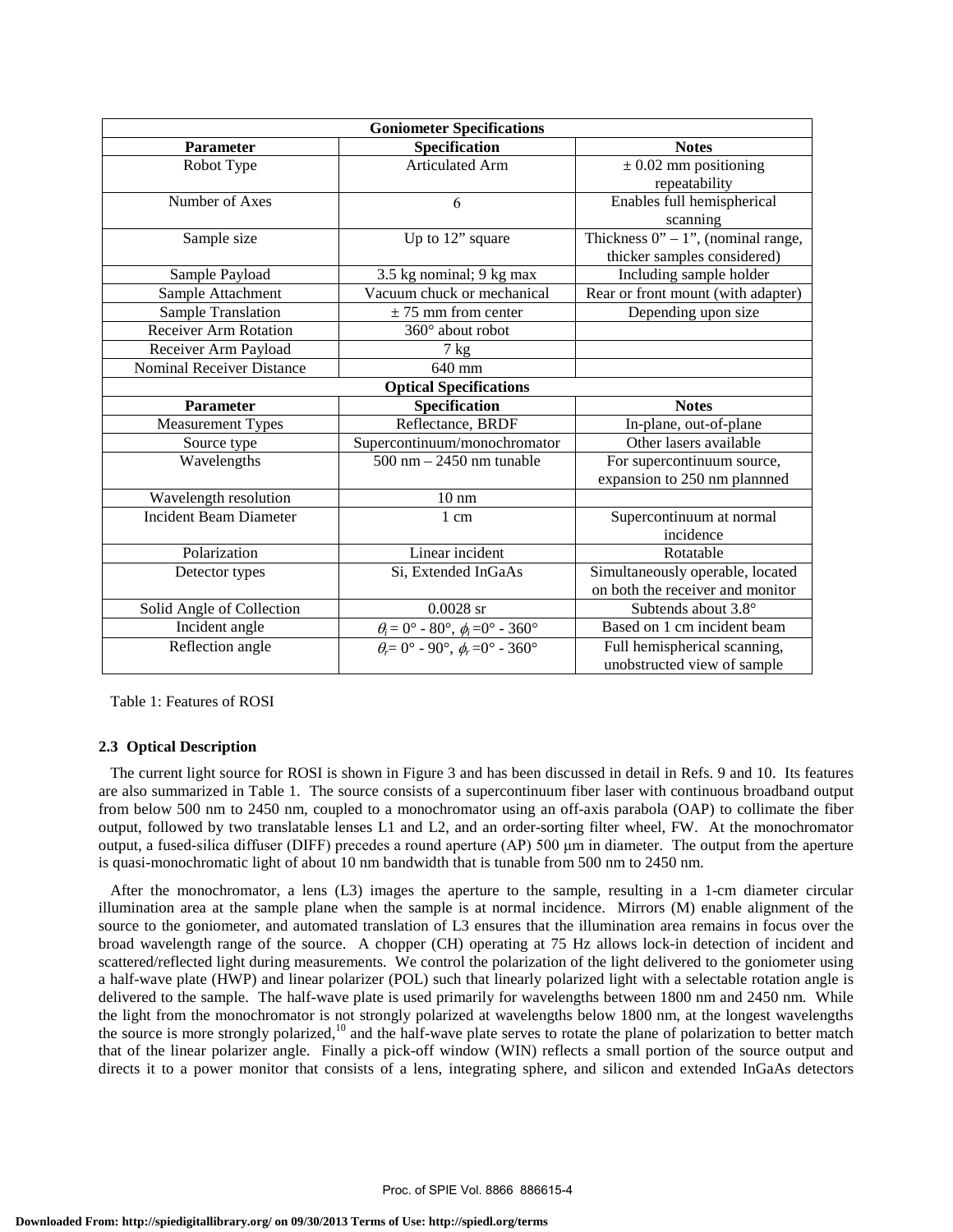attached to the sphere. Use of the monitor allows us to divide out any fluctuations in the source power during measurements.



Figure 3**:** Schematic of the instrument.

The receiver consists of a precision aperture, nominal diameter 38 mm, followed by a  $CaF<sub>2</sub>$  lens with appropriate focal length to image a roughly 60 mm diameter field of view at the sample onto the 10 mm entrance port of a small integrating sphere. The 60 mm field of view enables the entire illuminated area on the sample, which spreads to an ellipse for non-zero  $\theta_i$ , to under fill the receiver field stop for  $\theta_i$  up to 80°. Two photodiodes, a silicon photodiode with response from 190 nm to 1100 nm and an extended-InGaAs with response from 500 nm to roughly 2500 nm, are mounted on the sphere. ROSI performs absolute measurements of BRDF and reflectance, meaning that the receiver must be able to measure both the incident power and the scattered power. During the incident power measurement, the robot moves the sample clear of the incident beam, the receiver faces the incident beam, and the spot size of the incident beam underfills the precision aperture. In this case, the lens focuses the incident beam into the sphere.

 For future measurements, including those below 500 nm and into the UV range of the spectrum, we also have tunable lasers that can be coupled to the goniometer and viewed by the receiver. One promising source is a frequency-doubled and -tripled tunable Ti:Sapphire laser. The use of this source will allow us to access additional wavelengths from 230 nm to 500 nm.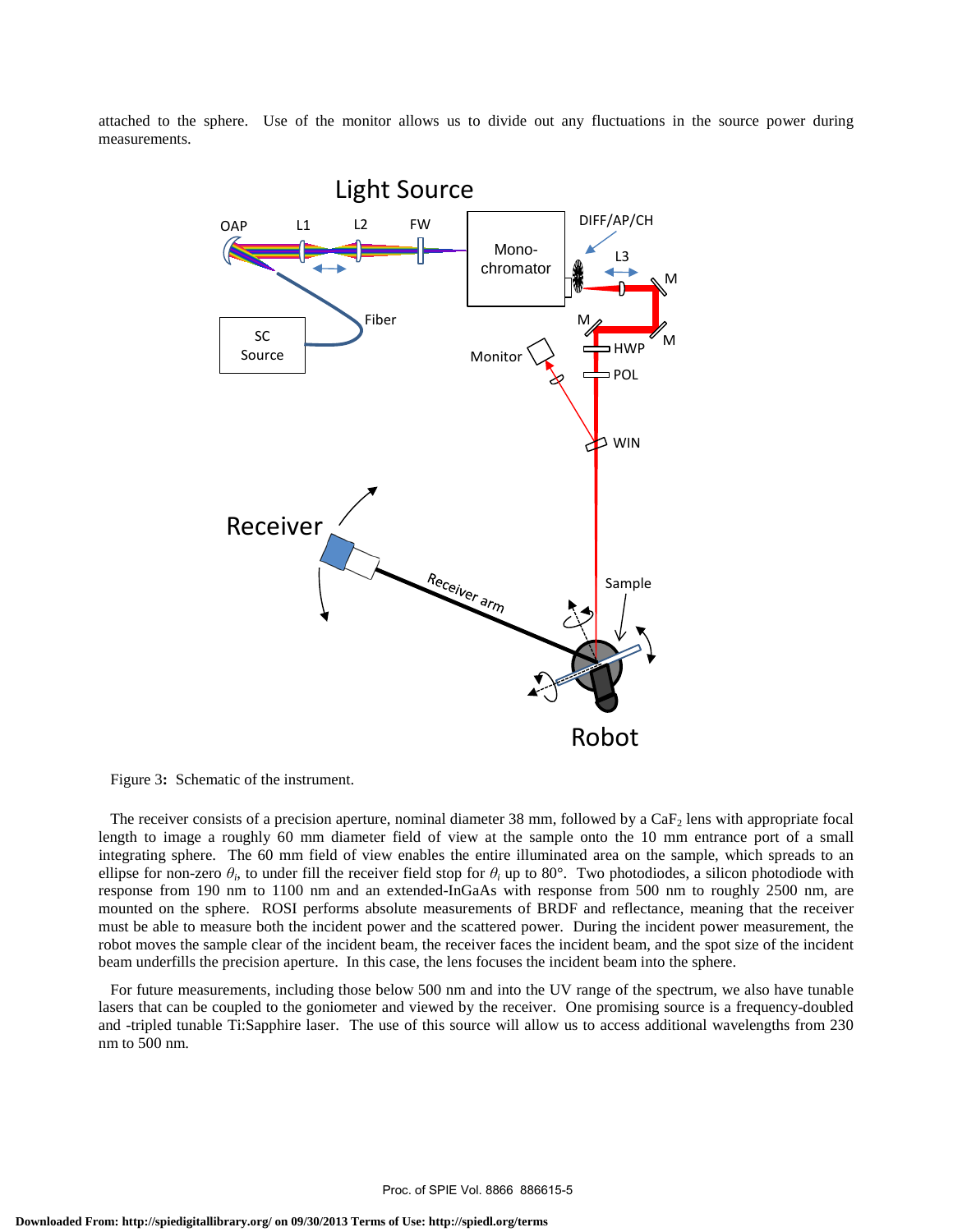## **3. ROBOT MOTION AND ALIGNMENT**

 In this section, we briefly describe how sample motions are input to the robot, and discuss alignment tools for verifying these motions.

#### **3.1 Robot reference frames**

 Figure 4 shows the location of the robot J1 and the receiver arm D1 motions. At installation, the rotation axes of J1 and D1 were set to be coincident by mechanical alignment of the robot base and receiver arm rotation stages. The robot software accepts the definitions of multiple coordinate systems, built upon one another. We define a home reference frame with its origin at a point along the J1 axis at the height of the incident beam as shown in the figure. The home reference frame z axis points back along the incident beam, its x axis is along the J1 rotation axis, and the y axis is perpendicular to x and z such that the axes form a right-handed coordinate system. Sample rotations are input with respect to this home orientation, first applying the yaw angle about x, then pitch about the (now rotated in yaw) y axis, and finally roll about the yawed and pitched z axis. Following Ref. 10, this combination of pitch, yaw, and roll, along with the receiver rotation D1, allow the goniometer to bring a sample to any combination of sample-centered incident and view angles  $\theta_i$ ,  $\phi_i$ ,  $\theta_r$  and  $\phi_r$ .

 Once the goniometer home frame is defined, the second step is to define the sample face location and orientation with respect to the hand flange of the robot. The sample is considered a "tool" attached to the hand flange. The offset and orientation of the sample face relative to the hand flange are determined and input to the robot's control software. Once the sample offset and orientation are stored in the robot, they become a new sample face frame of reference. The origin and axes of the sample frame can be brought to be coincident with the home frame, or rotated with respect to the home frame to achieve desired incident and view angles on the sample. Samples of different thicknesses are accommodated by changing the sample frame offset in software. Wedge can also be accommodated by changing the angle of the sample frame relative to the hand flange frame.



Figure 4**:** Robot with sample holder in the home position, showing the orientation of the home reference frame axes. The rotations of the J1 (robot waist) and D1 (receiver arm rotation stage) are also shown.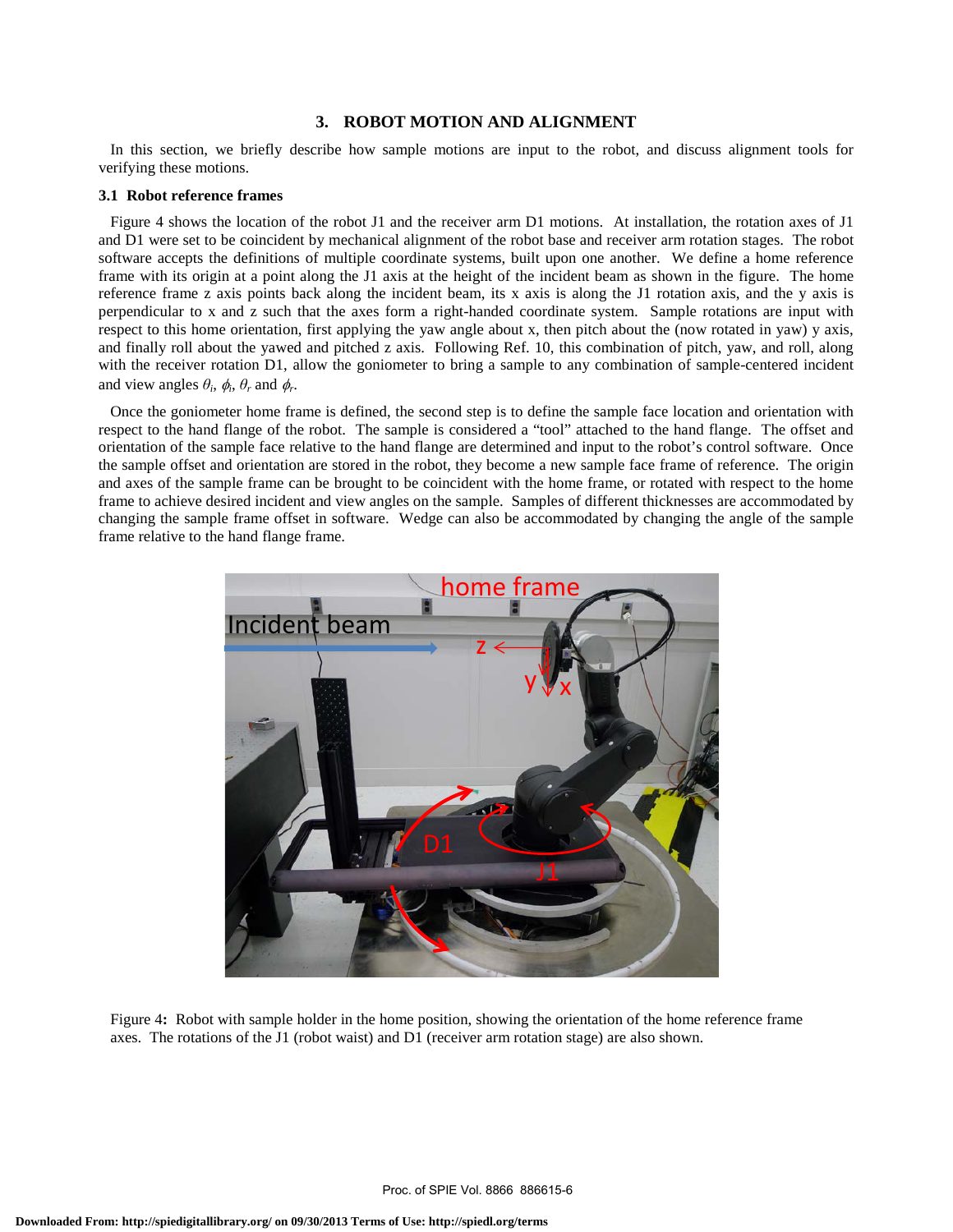#### **3.2 Defining the home and sample frames**

 Aligning the system consists of correctly defining the home frame to match the incident beam height and direction, and determining the offsets of the sample face from the robot hand flange. It is also important to be able to verify the concentricity and angle agreement of the J1 and D1 axes.

 To aid in and check alignment of the robot goniometer at the micrometer level, we used a non-contact eddy current probe (Micro-Epsilon NCDT3010). The sensor produces a near-linear output of voltage versus displacement between the sensor and a metallic target, over a maximum operating range of 1 mm and 0 V to 10 V. We estimate the working accuracy of the eddy sensor for displacement to be 11.0 V/mm  $\pm$  0.6 V/mm as long as the central 0.5 mm (voltage outputs from 2 V to 8 V) are used.



Figure 5: Eddy sensor gap versus sample roll when the sample center of rotation is at the center of the sample holder (black dashed line) and when the center of rotation is offset horizontally from the sample holder center (red solid line).

 Figure 5 shows an example alignment performed using the eddy sensor. As part of the determination of the correct offset of the sample center with respect to the hand flange, we positioned the eddy sensor along the edge of the sample holder and input a roll rotation of the sample with respect to the home frame. If the sample offset is incorrect, the sample holder will be rolled about a point offset from its center, which will appear as runout on the eddy sensor. Figure 5 shows the measured runout (gap) for the correct centering (dashed line) and for a case where the sample center was offset in the horizontal direction from the actual sample center. Use of the eddy sensor allows the correct center point to be determined.

We also use the eddy sensor to verify the centering of the robot J1 (waist axis) and receiver arm D1 rotation axis. In this case, we faced the sample holder directly towards the receiver arm, extended a beam from the sample holder face such that the eddy sensor was within 1 mm of a surface on the receiver arm, and then simultaneously rotated J1 and D1 through 360 $^{\circ}$  and recorded the change in the eddy sensor gap. The measured runout was  $\pm$  35 µm peak-to-peak, which gives a small (but not negligible) contribution to the distance uncertainty. We present this as an example of the use of the eddy sensor for alignment checks, not as an exhaustive survey of the goniometer alignment. We are continuing to evaluate the goniometer alignment using the eddy sensor and other methods.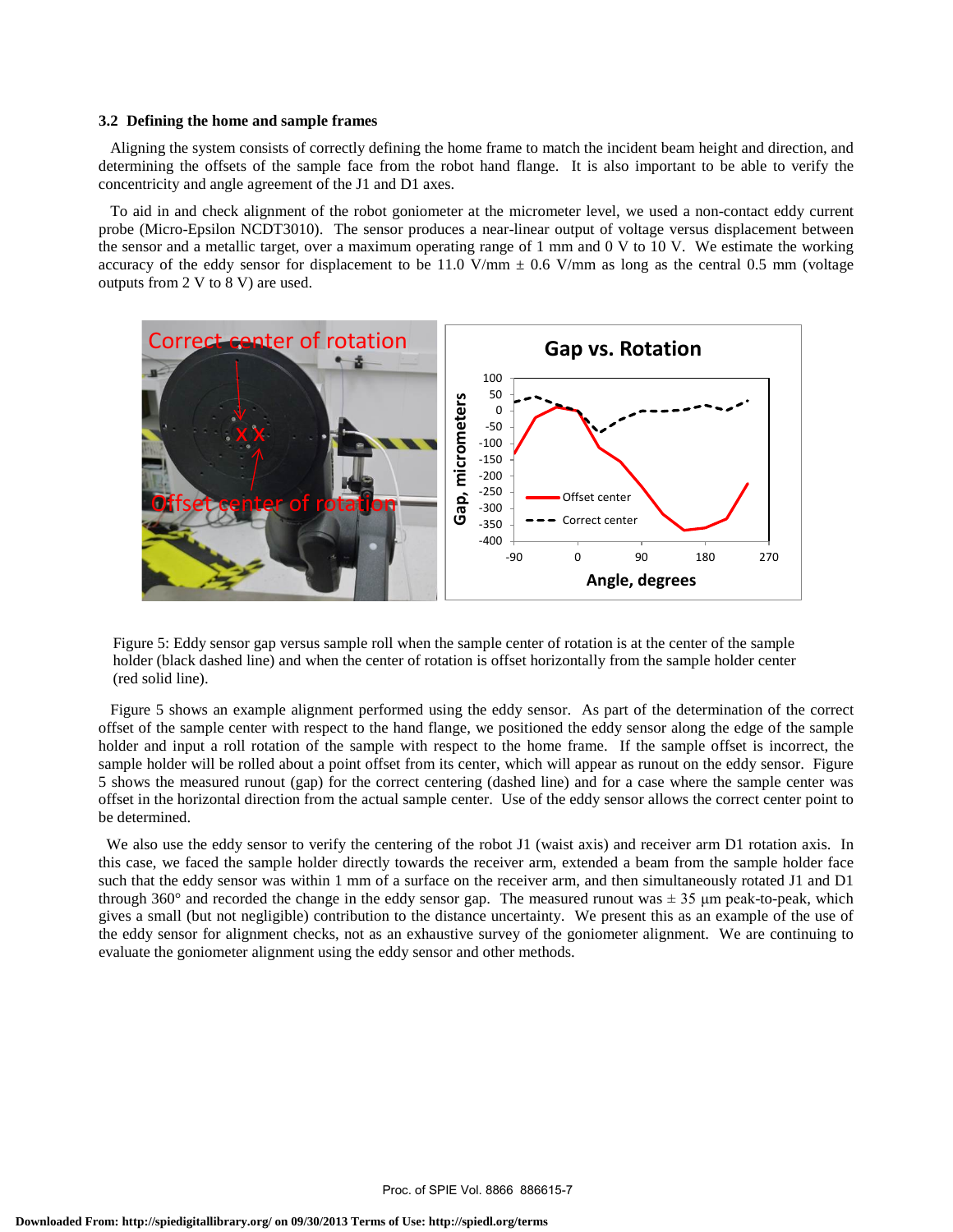#### **4. MEASUREMENTS**

## **4.1 In-plane BRDF of sintered PTFE**

 As an initial demonstration of the use of the instrument for BRDF, we performed in-plane BRDF measurements on a sample of sintered white PTFE. The results are shown in Fig. 6. For these measurements, the light source was set at a wavelength of 550 nm, and incident with  $\phi_i = 180^\circ$ . Points with negative  $\theta_r$  correspond to scattering angles on the incident side of the sample normal ( $\phi_r = 180^\circ$ ), while those with positive  $\theta_r$  have  $\phi_r = 0^\circ$ . The missing data points indicate angles where the receiver blocked the incident beam. The BRDF at each incident angle was measured for two polarizations, horizontal and vertical, and the results averaged to give the effective unpolarized BRDF shown in the plot.

 These measurements should be considered preliminary and have not been compared with other NIST instruments. For 0:45 BRDF, they are in general agreement with previously published values.<sup>11</sup> The BRDF values for  $\theta_i = 0^\circ$ , where one would expect a symmetric BRDF if there were no anisotropy in the scattering from the sample, are slightly higher overall on the positive  $\theta_r$  side of the sample. Initial investigation (rolling the sample, in other words, changing  $\phi_r$  while keeping  $\theta_r$  fixed) indicates there is anisotropy in the sample itself, and this will be explored further in future measurements when the system is more completely automated. The apparent anisotropy points to the need to have a fiducial mark on the sample specifying its mounting orientation with respect to the sample holder/sample coordinates. The increasing BRDF with high view angles on the specular side of the sample seen for  $\theta_i = 60^\circ$  and  $\theta_i = 45^\circ$  is characteristic of PTFE at high incident angles.



Figure 6**:** In-plane BRDF of a sintered PTFE sample for unpolarized light at 550 nm, taken every 5°. The circled points with connecting arrows indicate angles that are expected to have the same BRDF due to reciprocity.

We are encouraged by the good reciprocity shown in the data; that is, the BRDF is the same when scattering and incident angles are interchanged. The circled points connected by arrows in Fig. 6 represent points where incident and viewing angles are directly interchanged:  $\theta_i = 45^\circ$ ,  $\theta_r = 0^\circ$  with  $\theta_i = 0^\circ$ ,  $\theta_r = 45^\circ$ ,  $\theta_i = 60^\circ$ ,  $\theta_r = 0^\circ$  with  $\theta_i = 0^\circ$ ,  $\theta_r = -60^\circ$ , and  $\theta_i = 45^\circ$ ,  $\theta_r = -60^\circ$  with  $\theta_i = 60^\circ$ ,  $\theta_r = -45^\circ$ . As seen in the figure, agreement between these points was very good. In the worst case, the BRDF disagreed by  $0.0002 \text{ sr}^{-1}$ .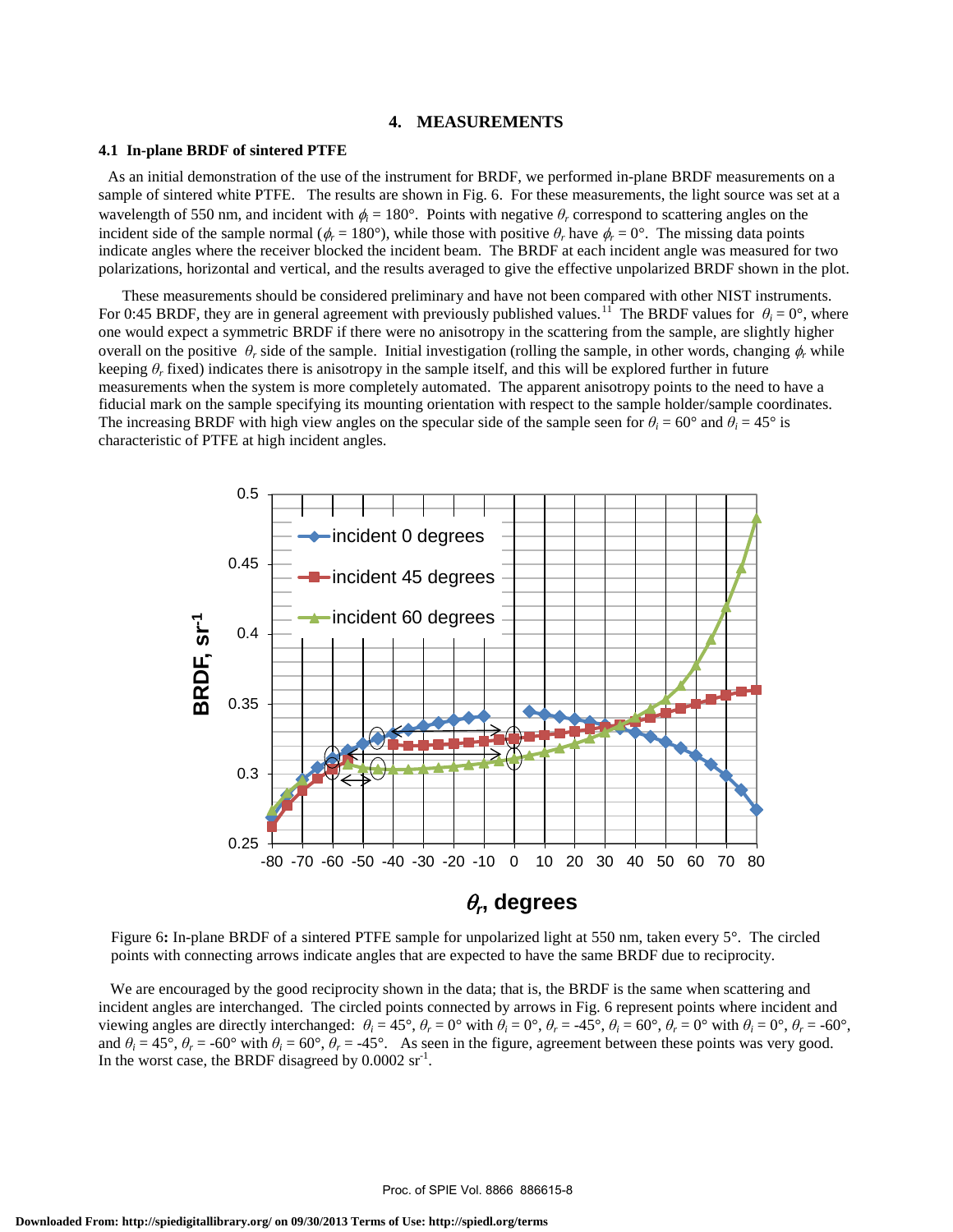#### **4.2 Hemispherically-scanned BRDF**

 For this measurement, we used the out-of-plane scanning capability of ROSI to measure the BRDF as a function of polar and azimuthal scattering angles,  $\theta_r$  and  $\phi_r$ , at a fixed incident angle of  $\theta_i = 60^\circ$  and  $\phi_i = 180^\circ$ . We used the transformations of Ref. 10 to convert the desired sample frame angles  $\theta_i$ ,  $\phi_s$ ,  $\theta_r$  and  $\phi_r$  to the appropriate sample orientation and receiver rotation. At each viewing position, the BRDF was obtained. As in the in-plane measurements, two polarizations, horizontal and vertical, were used, and the results averaged to obtain the BRDF shown on the plot. We chose a grid of  $\theta_r$  and  $\phi_r$  that gave a spacing of 0.2 in direction cosine space, which is defined by

$$
x = \sin \theta_r \cos \phi_r
$$
  
\n
$$
y = \sin \theta_r \sin \phi_r
$$
\n(4)



Figure 7**:** Hemispherically scanned BRDF of a sintered PTFE sample for unpolarized light at 550 nm incident from the  $\theta_i = 60^\circ$  and  $\phi_i = 180^\circ$  direction, plotted in direction cosine space.

 Direction cosine space provides a 2-dimensional view of the hemispherical scattering as if one were looking down on the scattering pattern from above. The radial position corresponds to the polar angle  $\theta_r$ , while the azimuthal angle is zero along the +x axis and increases with counter-clockwise rotation. Thus in-plane measurements are along the x-axis. In future measurements, using even spacing in direction cosine space will simplify the integration of hemispherically scanned BRDF to total hemispherical BRDF.<sup>12</sup>

From the graph, the in-plane BRDF (along the x-axis with y=0) is in very good agreement with the in-plane measurement of Figure 6. The in-plane angles in Fig. 7 range from  $\theta_r = -53.5^\circ$  to  $\theta_r = 53.5^\circ$  and over that range, the inplane BRDF of Fig. 7 and Fig. 6 agreed to better than 0.2% at all points. This indicates that the day to day reproducibility of the robot goniometer is very good. Out-of-plane, the data demonstrate the clear non-lambertian behavior of sintered PTFE and the need to provide customers with calibrations at out-of-plane geometries. For example, the BRDF at  $x = 0.6$ ,  $y = 0$ , corresponding to the angles  $\theta_r = 36.9^\circ$   $\phi_r = 0^\circ$ , is 0.3367 sr<sup>-1</sup> while that at the same polar angle but -90° view ( $x = 0$ ,  $y = -0.6$ , or  $\theta_r = 36.9^\circ$   $\phi_r = -90^\circ$ ) is 0.3122 sr<sup>-1</sup>. As already noted, a fiducial mark should be given such that the sample is measured with the same orientation with respect to the incident beam that will be used by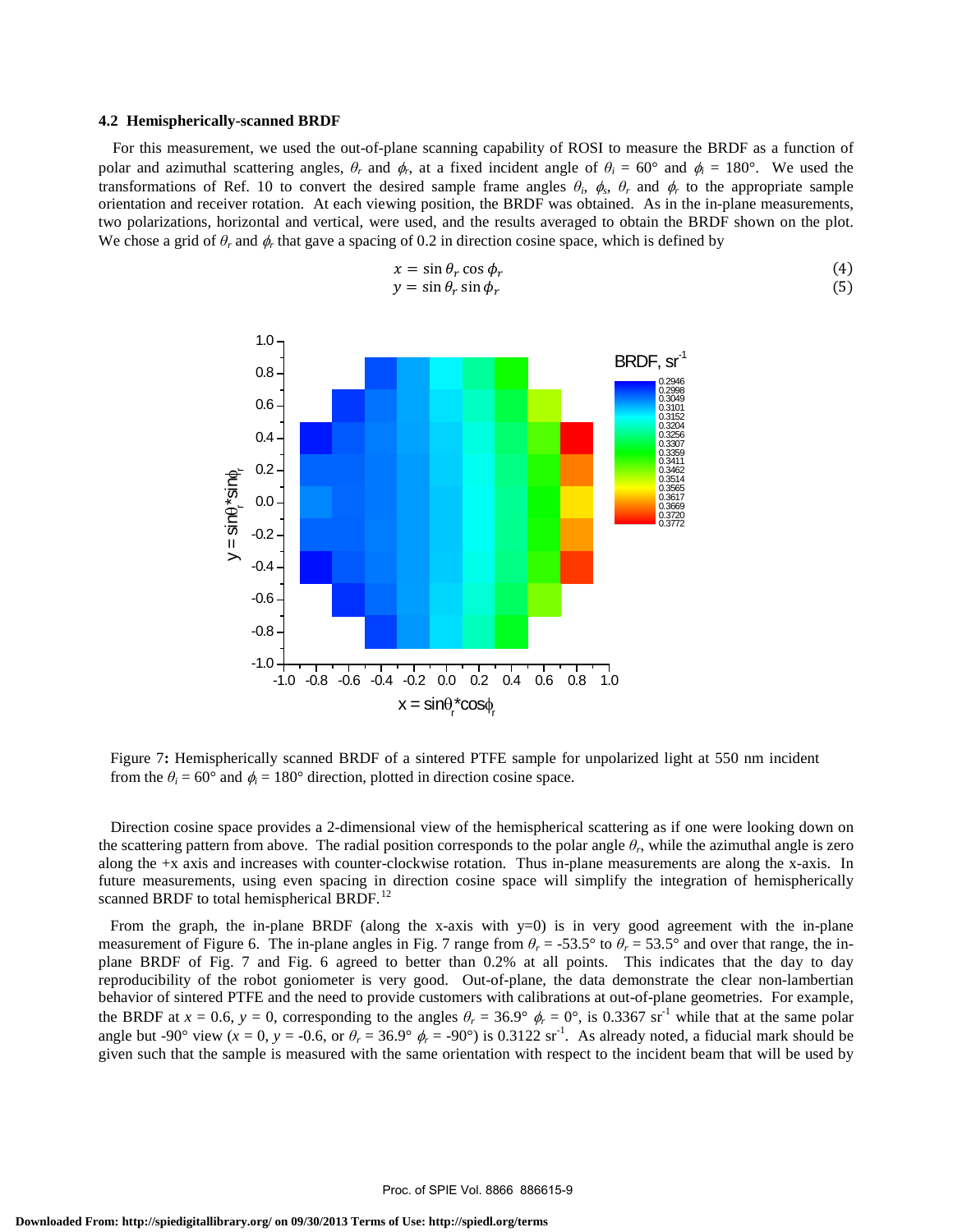the customer. Uncertainty analysis and validation for out-of-plane measurements are ongoing. The non-lambertian behavior observed here is in qualitative agreement with other results.<sup>5</sup>

## **5. UNCERTAINTY CONSIDERATIONS**

 The measurement equation for BRDF given in Eq. (1) provides a good starting point for evaluation of the uncertainties in a BRDF measurement. A more exhaustive study of the uncertainties in ROSI is planned when automation of the system is complete. We first modify Eq. (1) to include the correction for incident beam profile, finite illumination and aperture effects $^{10}$  as

$$
f_{\rm r}(\theta_{\rm i}, \phi_{\rm i}, \theta_{r}, \phi_{r}, \lambda, \sigma) = \frac{1}{C} \cdot \frac{\rho D^2}{A \cos \theta_{\rm r}}
$$
(6)

where we define the ratio of scattered optical power to incident optical power as

$$
\rho = \frac{\Phi_r}{\Phi_i} \tag{7}
$$

and where *C* is the illumination and aperture correction. The optical powers  $\Phi_r$  and  $\Phi_i$  at the goniometer receiver are measured using a solid state detector (only the Si detector was used for this work), pre-amp, and lock-in amplifier. In addition a monitor channel, with its own detector, pre-amp, and lock-in amplifier, is used to divide out any drift in the light source power. Therefore in practice we measure *ρ* as

$$
\rho = \frac{V_{scat,r}}{V_{scat,m}} * \frac{V_{inc,m}}{V_{inc,r}} * GR * SL \tag{8}
$$

Here  $V_{scat,r}$  and  $V_{scat,m}$  are the voltages read by the receiver and monitor lock-ins during the scattered power measurement and *V<sub>inc,r</sub>* and *V<sub>inc,m</sub>* are the voltages read by the receiver and monitor lock-ins during the incident power measurement. Because we change the gain of the receiver pre-amp and the sensitivity of the receiver lock-in between measurements of incident power and scattered power, we also include *GR*, the ratio of the receiver pre-amp gain (read in volts/amp) during the incident power measurement to the receiver pre-amp gain during the scattered power measurement, and *SL*, which accounts for any difference in the voltage response of the lock-in at the sensitivity settings used during the scattered and incident power measurements. Assuming for the moment that all components of the measurement equation are uncorrelated, we then have the uncertainty in  $f_r$ ,  $u(f_r)$ , given by<sup>13</sup>

$$
\frac{u^2(f_r)}{f_r^2} = \frac{u^2(V_{scat,r})}{V_{scat,r}^2} + \frac{u^2(V_{inc,m})}{V_{scat,m}^2} + \frac{u^2(V_{inc,r})}{V_{inc,r}^2} + \frac{u^2(GR)}{GR^2} + \frac{u^2(SL)}{SL^2} + \frac{u^2(C)}{C^2} + \frac{4u^2(D)}{D^2} + \frac{u^2(A)}{A^2} + (\tan \theta_r)^2 u^2(\theta_r) \tag{9}
$$

 In Table 2, we give estimate the relative standard uncertainty of each of the components, for one polarization of the inplane, angle of  $\theta_i = 0^\circ$  and  $\theta_r = 45^\circ$  measurement shown in Fig. 6, and the corresponding relative expanded uncertainty in *fr* using Eq. 9, which is currently dominated by geometric and alignment effects. We expect that, as we continue to improve our knowledge of the instrument's capabilities and explore sources of systematic error, these values will change. In general some, if not most, sources of uncertainty will depend on the sample and measurement requested. For example, the explicit scaling of the scattering angle component with  $tan(\theta_r)$  means that measurements at higher viewing angles will have larger uncertainty. In other cases, measurements at wavelengths where the source power is greater may have smaller uncertainty in scattered power measurement due to better signal to noise on the detector. We also have to consider sample effects. Fig. 6 suggests that the sample we measured has a BRDF at  $\theta_i = 0^\circ$  that varies with  $\phi_r$ . It is also very difficult to determine if there is any wedge to a diffuse sample, or its flatness. For sample distance, we considered  $u(D)$  to be a fairly conservative  $\pm$  0.2 mm. While the goniometer alignment discussed in Section 3 suggests that the robot to receiver distance remains constant to much better than this, we increased the distance uncertainty because of the difficulty in determining the diffuse sample thickness to better than 0.1 mm, uncertainty in determining the location of the precision aperture edge relative to the flat measuring surface available on the face of the receiver, and so on. We estimated the angle uncertainty,  $u(\theta_r)$ , at a nominal  $\pm 0.02^{\circ}$  but this assessment is also ongoing. The uncertainty in correction to measured BRDF based upon illumination and aperture effects  $u(C)$  is dominated by our ability to align the incident beam through the center of the goniometer, with even slight misalignment able to shift the beam off center by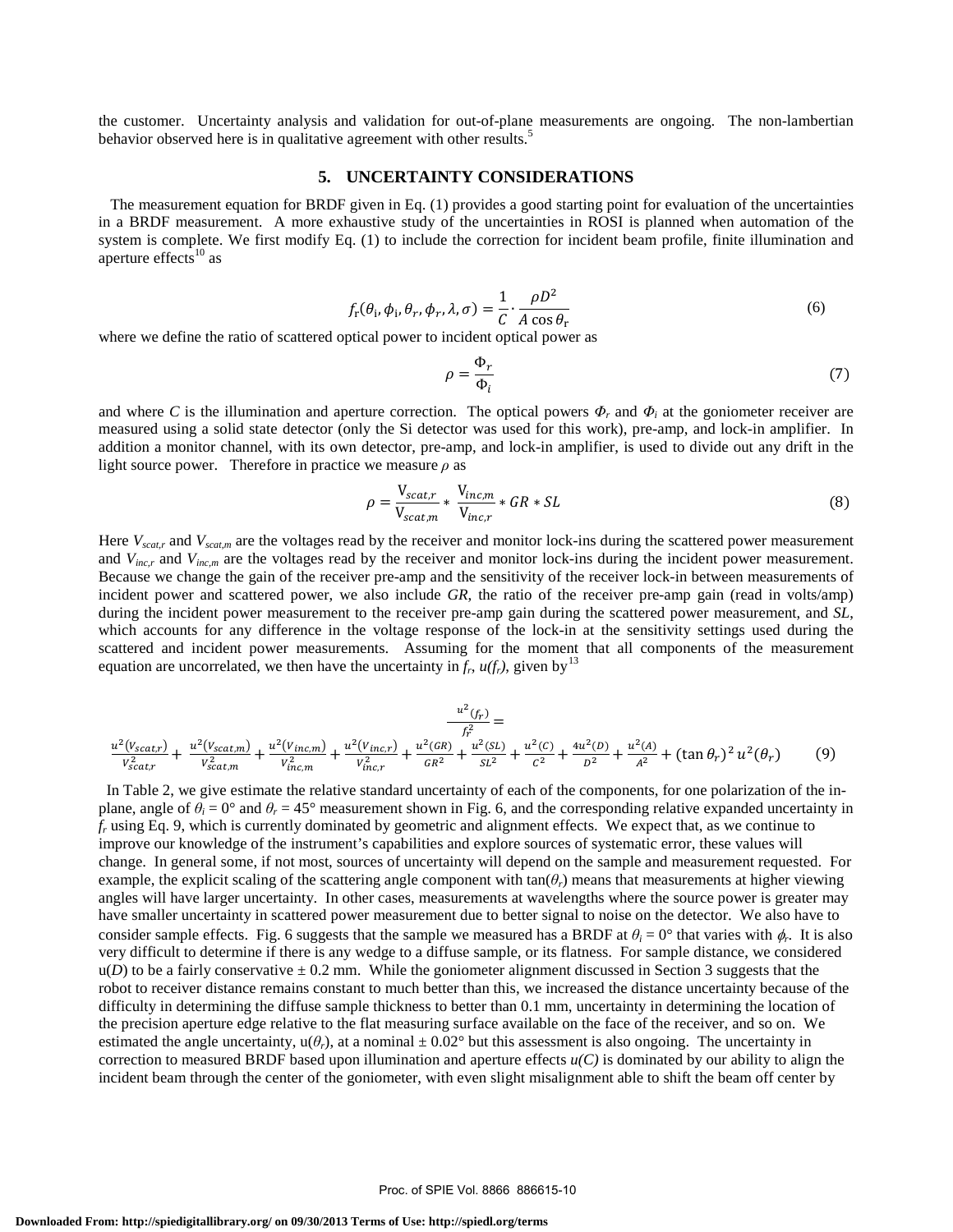tenths of millimeters. We estimate the beam was centered to within  $\pm$  0.2 mm which gives  $u(C)/C$  of 0.05% for the 0:45 geometry.<sup>10</sup> Finally, we have not yet included effects that do not appear directly in the measurement equation, but depending on the BRDF characteristics of the sample, may be significant. These include stray light, wavelength uncertainty (for samples with wavelength dependent BRDF), uncertainty in incident angle, polarization dependence in the receiver, and others.

| <b>Parameter</b>                              | Component                      | <b>Value</b> |
|-----------------------------------------------|--------------------------------|--------------|
| Receiver voltage, scattered power measurement | $u(V_{scat,r})/V_{scat,r}$     | 0.021%       |
| Monitor voltage, scattered power measurement  | $u(V_{scat,m})/V_{scat,m}$     | 0.013 %      |
| Receiver voltage, incident power measurement  | $u(V_{inc,r})/V_{inc,r}$       | 0.011%       |
| Monitor voltage, incident power measurement   | $u(V_{inc,m})/V_{inc,m}$       | 0.010%       |
| Receiver Pre-amp gain ratio                   | u(GR)/GR                       | 0.005%       |
| Lock-in response                              | u(SL)/SL                       | 0.024%       |
| Finite Illumination/Aperture Correction       | u(C)/C                         | 0.050%       |
| Sample distance                               | $2*u(D)/D$                     | 0.063%       |
| Aperture area                                 | u(A)/A                         | $0.0008\%$   |
| Scattering angle                              | $u(\theta_r)$ tan $(\theta_r)$ | 0.035%       |
|                                               |                                |              |
| Total Relative Expanded Uncertainty $(k=2)$   | $2*u(f_r)/f_r$                 | 0.19%        |

Table 2: Summary of currently identified uncertainty components for a BRDF measurement at  $\theta_i = 0^\circ$  and  $\theta_r = 0^\circ$ 45° in-plane on a white sintered PTFE sample at 550 nm.

# **6. SUMMARY AND FUTURE WORK**

 We have reported on the status of ROSI, a new robotic-arm based goniometer for reflectance and BRDF measurements. The instrument has been shown to be capable of in-plane and out-of-plane BRDF measurements, and details of the robot motion control, assessment of alignment, and operation with a supercontinuum-based, tunable light source have been discussed. Considerations for the accurate measurement of BRDF with this source and a robotic armbased goniometer have been presented, and preliminary uncertainty estimates discussed. Future work is expected to include completion of the LabVIEW automation integrating source and goniometer control, installation of the extended InGaAs detectors that enable SWIR measurements, extension to UV wavelengths, and detailed characterization of systematic and random sources of error. Comparisons with STARR are also planned.

# **7. REFERENCES**

1. Proctor, J.E. and Barnes, P.Y., "NIST high accuracy reference reflectometer-spectrophotometer," J. Res. Natl. Inst. Stand. Technol. 101, 619-627 (1996). See also http://www.nist.gov/pml/div685/grp03/spectrophotometry\_starr.cfm. 2. Yoon, H.W., Allen, D.W., Eppeldauer, G.P., and Tsai, B.K., "The extension of the NIST BRDF scale from 1100 nm to 2500 nm," Proc. SPIE 7452, 745204 (2009).

3. Tsai, B.K, Allen, D.W., Cooksey, C., Yoon, H.W., Fulton, L., Biggar, S., and Markham, B., "Calibration of LANDSAT/OLI Panels Using the NIST BRDF Scale from 1100 nm to 2400 nm," CALCON Technical Conference, Logan, Utah, 2010.

4. A survey of remote sensing satellites can be found at http://www.crisp.nus.edu.sg/~research/tutorial/optical.htm

5. Obein, G., Bousquet, R., and Nadal, M.E., "New NIST Reference Goniospectrometer," Proc. SPIE 5880, 58800T1-10 (2005).

6. http://www.nist.gov/pml/div685/grp06/scattering\_bidirectional.cfm

7. Huenerhoff, D., Grusemann, U., and Hoepe, A., "New robot-based gonioreflectometer for

measuring spectral diffuse reflection," Metrologia **43**, S11-S16 (2006).

8. Baribeau, R., Neil, W.S., and Côté, E., "Development of a robot-based gonioreflectometer for spectral BRDF measurement," Journal of Modern Optics, 56: 13, 1497-1503 (2009).